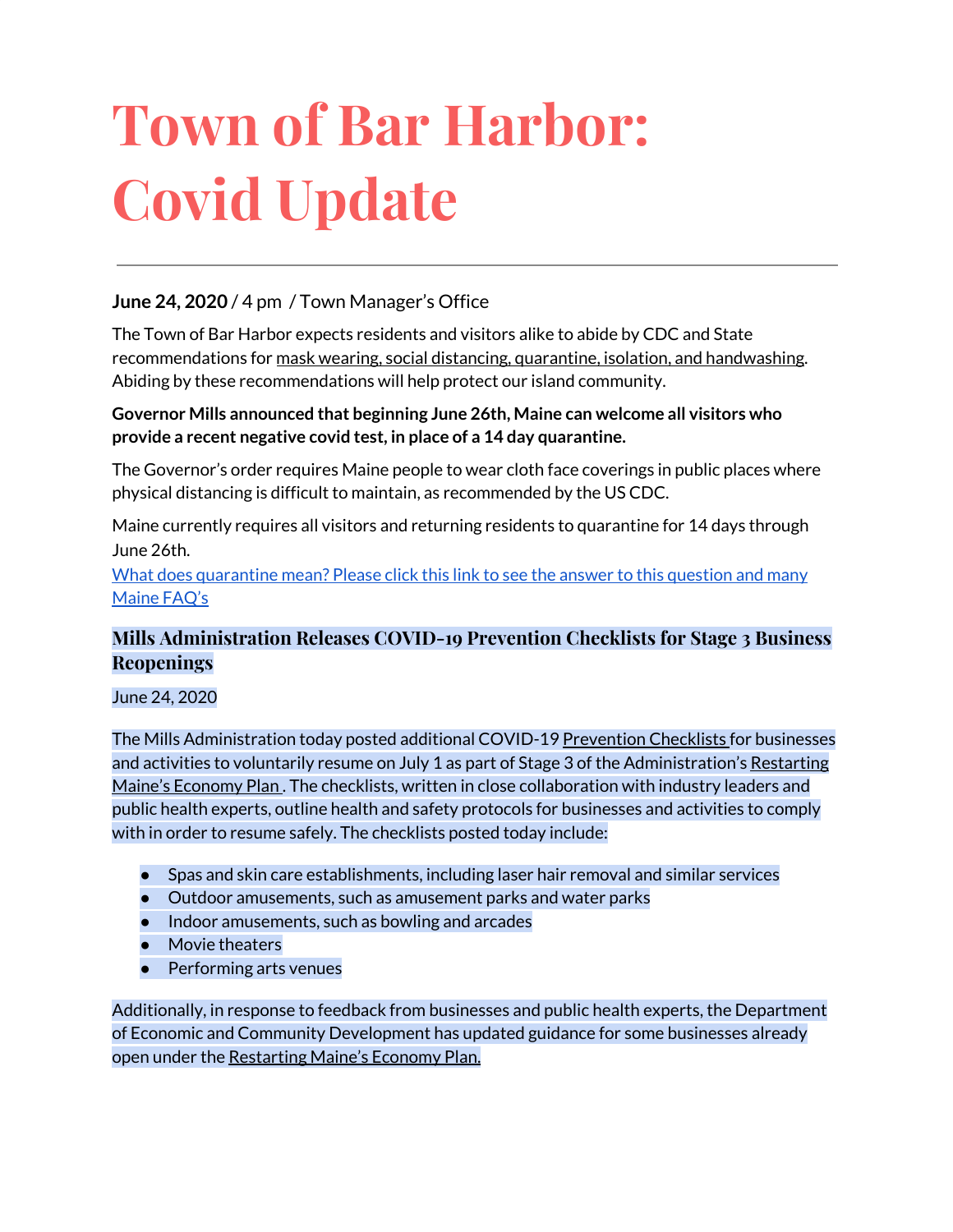## **Covid Transmission Update**

- MDI Hospital confirmed that they have had five (5) positive tests to date.
- **● As oftoday 6/24/20, Maine CDC has confirmed fifteen (15) positive cases in Hancock County.**
- There have been zero (0) positive tests in Bar Harbor.

Maine Center for [Disease](https://www.maine.gov/dhhs/mecdc/infectious-disease/epi/airborne/coronavirus.shtml) Control

#### **Public Safety & Municipal News**

- **● Glen Mary wading pool will open to the public on Friday 6/26**
- **● Please visitto participate in a survey about Community Policing in Mount Desert and Bar Harbor: <https://polco.us/n/res/vote/bar-harbor-me/community-policing>**
- **● Bar Harbor "Drive-in" Open Town Meeting will be held June 30th, 7pm atthe MDI High School parking lot.**
	- **○ Please arrive early as parking and voter verification will likely take longer than usual. Click here for more [information.](http://www.barharbormaine.gov/CivicAlerts.aspx?AID=679)**
	- **○ Chris Popper will stream the Town Meeting in the following places:**
		- **■ WDEA AM 1370**
		- **■** Listen online at **[http://www.wdea.am/listenlive/](http://www.wdea.am/listenlive/?fbclid=IwAR39rZFQiKOUwKKoHtkeXs8ID3OMD67I9ZhjHMuwGVIFw0xxwEmld41bocI)**
		- **■ Listen on any Alexa enabled devic[e](http://www.wdea.am/alexa?fbclid=IwAR33Hc4p9uDunYOrq3xdh0QOAk5UQSeosLbfdJb_8-Y9n4qO-RGxuXoa1C8) [www.wdea.am/alexa](http://www.wdea.am/alexa)**
		- **■ Or download the free WDEA App on your mobile device: [www.wdea.am/app](http://www.wdea.am/app?fbclid=IwAR3s7yvnu-zymr7ZRzhzpxkvP307BH1Q-lKiAkUAUhbnKuLL0XorrlHNINQ)**
- **● Maine Police Issue Statement "Law [Enforcementin](https://www.mtdesert.org/sites/g/files/vyhlif931/f/uploads/law_enforcement_informational_document.pdf) Maine 2020"**
- **● Election will be held on July 14th.**
- **● To Request an Absentee Ballot:**
	- **● Absentee Ballot [Electronic](https://www.maine.gov/cgi-bin/online/AbsenteeBallot/index.pl) Request Site**
	- **● Mail-in [Absentee](http://www.barharbormaine.gov/DocumentCenter/View/4119/Absentee-Ballot-Request-Form-20200714) Ballot Request Form**
	- **● The voter may callthe Clerk's office at 207-288-4098 to request a ballot**
- **● Joint Forum with Town of Mount Desert"***How We Police in Mount Desert and Bar Harbor***"**
	- **○ Discussion of Policy, Training, Use of Force, and Community Programs**
	- **○ On Zoom, July 7th from 6-7:30pm**
- **● Community Covid 19 Forum :"***Updatesfrom Local Decision Makers***"**
	- **○ On Zoom, July 28th from 6-7:30pm**
- **● The Tennis courts atthe ballfield are closed for restoration.**
- **● The Hulls Cove leaf pile/compostis open on Saturday from 8am to noon.**

#### **Island Explorer**

Downeast Transportation, in consultation with its partners, has decided to indefinitely postpone Island Explorer bus system service for 2020 due to the COVID-19 pandemic.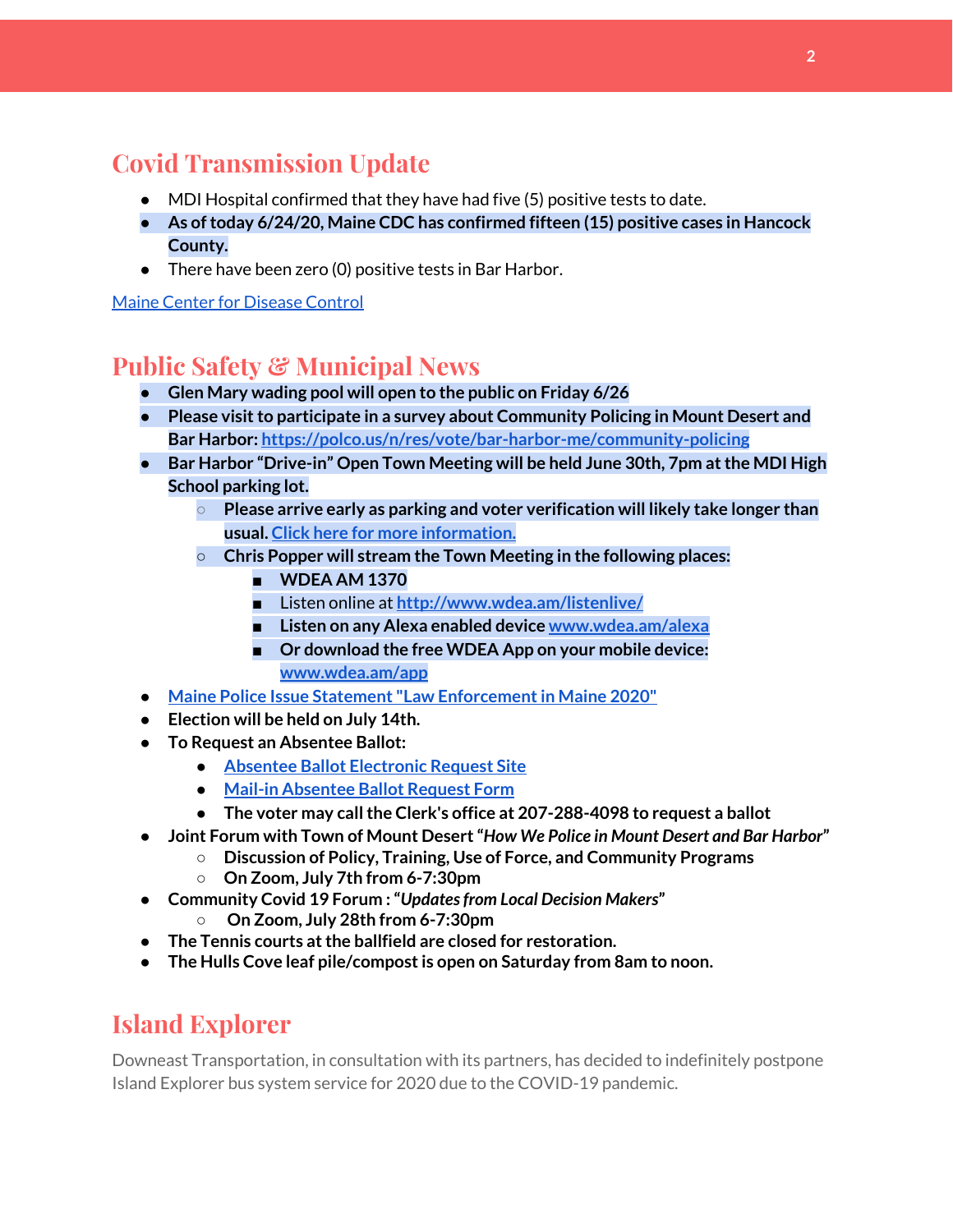## **MDI Hospital**

**MDI Hospital Coronavirus Call Center :** If you are having symptoms or think you may have been exposed to COVID-19, call your primary care provider. If you do not have one, reach out to our Coronavirus Call Center at 207-801-5900. Calling ahead helps our dedicated health care professionals provide the best possible care and protects those in our community who are most vulnerable.

Remember: **PLEASE CALL AHEAD**

MDI [Hospital](https://www.mdihospital.org/covid-19/?fbclid=IwAR2Q31t4a6H1pxDfUeqSzFcmp5UbRlSwe93i58zEkHstfexp5EgoHB5cxGU) Covid Updates

#### **Bar Harbor Chamber of Commerce**

**If you have ideas that would help Bar Harbor businesses during this time, please email concepts to Chamber Director Alf Anderson: [alf@barharborinfo.com](mailto:alf@barharborinfo.com)**

Includes resource lists for visitors and businesses

<https://www.visitbarharbor.com/member-center-coronavirus-resources>

#### **School Information: Conners Emerson & MDI High School**

**Summer Food Program:** The State of Maine is offering financial support for those families impacted by the pandemic. If your child(ren) qualified for free or reduced lunch during the time they were in school (August-March), you should qualify for the Pandemic EBT (electronic banking) card. The Pandemic EBT offers \$5.04 per student in the household per day.

Call 1-855-797-4357 and speak with an eligibility specialist, who will assist you in getting your card. (No more forms to fill out) You may also want to check to see if you qualify for SNAP or TANDF benefits.

Note: All information is confidential.

USDA [Pandemic](http://track.spe.schoolmessenger.com/f/a/j6GQx4nFl3Rld4Q68tYCuA~~/AAAAAQA~/RgRgu5_JP0SlaHR0cHM6Ly9tYWlsLmdvb2dsZS5jb20vbWFpbC91LzAvP3RhYj1jbSNzZWFyY2gvZnJvbSUzQStiZWVzbGV5L1doY3RLSlZyQ0NUS1JmUldCTFdkUVpGZ2pUVlhNdkRwUVpIa2NoRkJCc3NGcHJxZEtnWFF3S05Tamt3R1RxTFpaS21wTkRHP3Byb2plY3Rvcj0xJm1lc3NhZ2VQYXJ0SWQ9MC4xVwdzY2hvb2xtQgoARkls2l72Ls-jUhhiYXJoYXJib3JqZXdlbEBnbWFpbC5jb21YBAAAAAE~) EBT program

#### **School Emails and Websites**

<http://www.mdirss.org/>

Latest email update from [Principal](https://docs.google.com/document/d/1OKDsYNtOgV0FI9xAcXwQvenOKLV0S2vBg1o5jtu5CrE/edit?usp=sharing) Haney and MDI High School - Can check out books from MDIHS Library throughout the summer

Latest email update from Conners [Emerson](https://docs.google.com/document/d/1v3pgkG6Q-9S3gisuUIj4etPVDwgBKl4P00JBkvZr-kk/edit?usp=sharing) School - Summer Food program

Latest email update from [Superintendent](https://docs.google.com/document/d/1fzeCbc8gpTSKmUaDoQH1Avx5PVl-h0reFphXrT1eUNA/edit?usp=sharing) Marc Gousse - Safe Return to School Advisory Group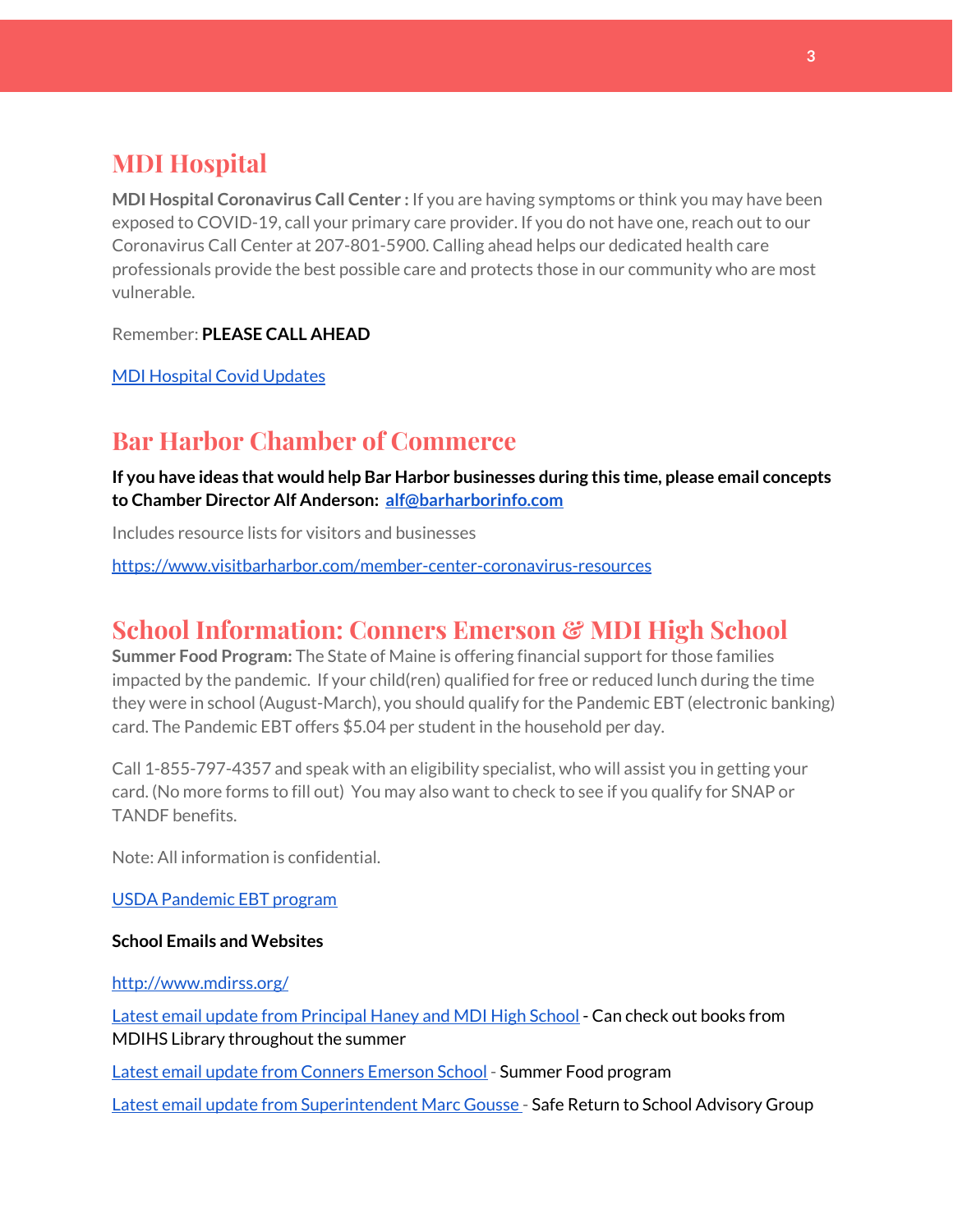# **Mental Health**

[National Alliance on Mental Illness Maine](https://www.namimaine.org/) [Maine DHHS - Hotlines/Crisis Numbers](https://www.maine.gov/dhhs/hotlines.shtml) Crisis [Services](https://www.sweetser.org/programs-services/services-for-adults/crisis-services/)

## **Acadia National Park**

**See latest [alertfrom](https://www.nps.gov/acad/planyourvisit/conditions.htm) ANP : Current Conditions**

**● The Park Loop Road and most hiking trails are open. Carriage roads are open, but beware of hazards. Park information is available outside at Hulls Cove Visitor Center. Campgrounds open no sooner than Aug 1.**

## **Land & Garden Preserve**

The Asticou Azalea Garden is now open each Thursday through Sunday from 10 a.m. to 2 p.m. until at least early August.

Thuya Garden and the Abby Aldrich Rockefeller Garden remain closed for the time being. Notifications of opening schedules will be published as they are finalized.

Little Long Pond, Asticou Landing, Terraces and Lookouts are open daily from dawn to dusk.

Land & Garden [Preserve.](http://r20.rs6.net/tn.jsp?f=001c2c44O_Y4Bmt5GaCvu5yAYkz89M8Lwr9w3wPmKga-jL0VkXmrA_iCBnJWeKd-r-c_wiOF7jNYC-QzXJMviI1ynfM6TwSp8c5otfuaSIRTDcq5nn2rk6dJCDjoN3eBqPHJKFYoFyk9hM2S6_Umc9OISkK5B4CYWoH5SoIKNOTrvM=&c=hkvlfXnwmFjdodNWvqArIvDg3SgMq59MugFS-G4pB0EsTcKrtCXmmw==&ch=dosMVM0pVLoaympYuEEiXtIerW5cx-__Cn3S8zZpZ16TXMeGogAN8g==)

## **Community Resources**

- Healthy Acadia [Newsletter](https://mailchi.mp/healthyacadia.org/june15_2020) 6/15
- Open Table MDI Building [Community,](https://www.opentablemdi.org/) One Meal at a Time is delivering meals twice a week, free of charge, to anyone who requests them (MDI wide), as well as once a week curbside pick up. They are donation based and the food is healthy and tasty.
- Jesup [Memorial](https://jesuplibrary.org/) Library educational resources
- Mount Desert 365 Resource [Spreadsheet](https://docs.google.com/spreadsheets/d/1okAx6HSsgXZY9CGH07Dzi6rqe7a6m4dLCPKot2Li7Ek/edit?usp=sharing) is a resource list for all of MDI
- Project Open: A community [spreadsheet](https://docs.google.com/spreadsheets/d/1dBicBiBXGzzWEFd9oqL7EBDbFWjDCPl6SSMea_Kt4pc/htmlview#) letting residents and visitors know what island [businesses](https://docs.google.com/spreadsheets/d/1dBicBiBXGzzWEFd9oqL7EBDbFWjDCPl6SSMea_Kt4pc/htmlview#) are open
- Mount Desert Island [Community](https://www.mdicr.org/) Response is a resource list for all of MDI
- Bar [Harbor](https://www.barharborfoodpantry.org/) Food Pantry
- Help Request to MDI [Community](https://docs.google.com/forms/d/e/1FAIpQLSeZfu0tCcthHc9oL7tPomVRdniYiE7nbT_kkK9iCSRgqDhOvQ/viewform) Helpers

**Ways to Help**

- MDI [Nonprofit](https://sites.google.com/mdina.org/public/sos-mdi?authuser=0) Alliance : Share Our Stimulus : share stimulus money with local nonprofits.
- MDI [Community](https://docs.google.com/forms/d/e/1FAIpQLSe_CJUFdVvwJkmymWRqUeK8bx3m7n4uSOuUPYHqXSAyH2DBoQ/viewform?fbclid=IwAR25hjnWGhnMP0lOWMcBPRBumhtQCJGZO4hlk-T-VjNGZljL1kVX5pWrL6U) Helpers